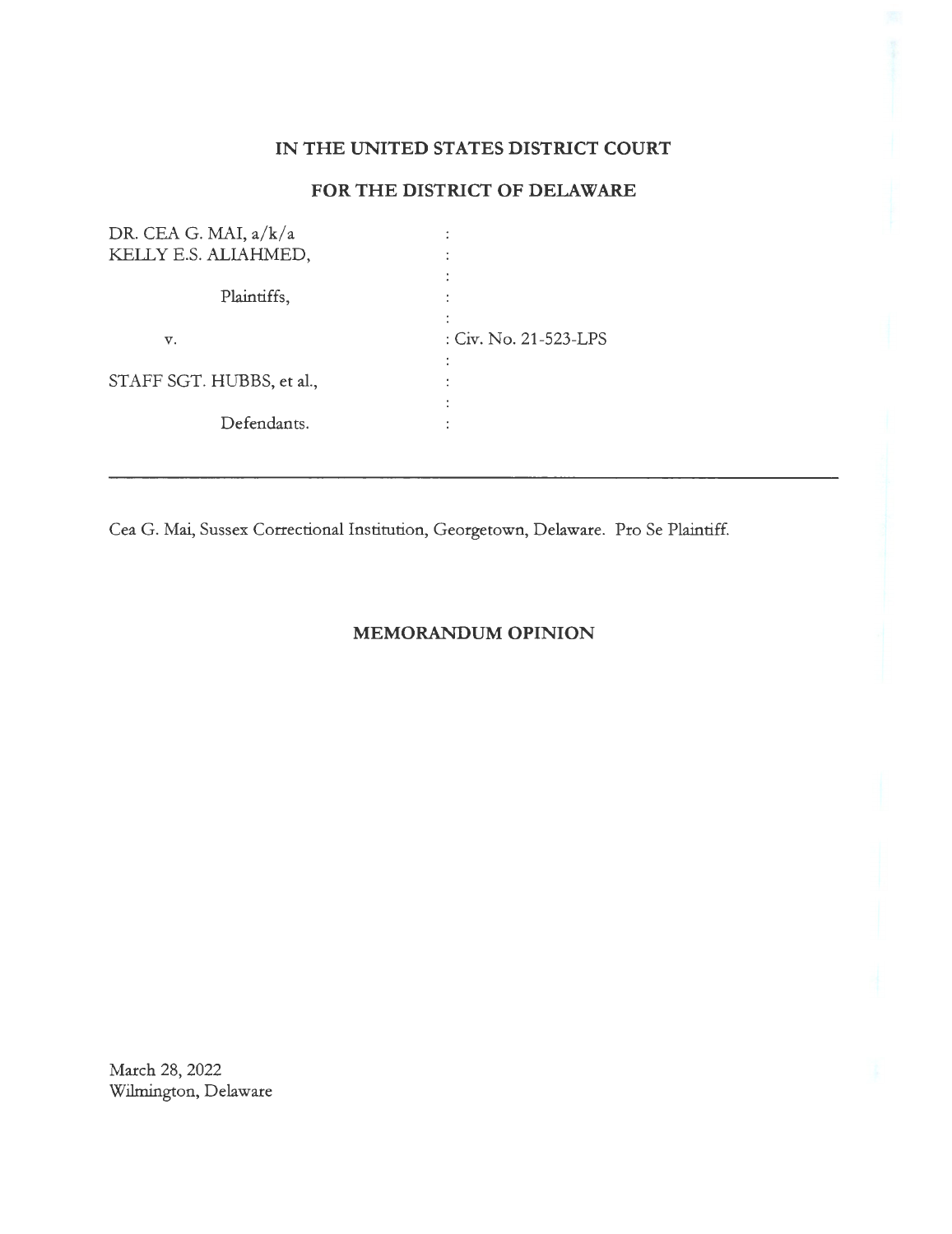STARK, U.S. Circuit Judge:

### **I. INTRODUCTION**

Plaintiff Cea G. Mai, also known as Kelly E.S. Aliahmed ("Mai" or "Plaintiff''), an inmate at the Sussex Correctional Institution in Georgetown, Delaware, filed this action pursuant to 42 U.S.C. § 1983.<sup>1</sup> (D.I. 1) She appears *pro se* and has been granted leave to proceed *in forma pauperis*. (D.I. 6) The Court proceeds to review and screen the Complaint pursuant to 28 U.S.C. §§ 1915(e)(2)(b) and  $1915A(a)$ .

#### **II. BACKGROUND**

Plaintiff alleges violations of the First, Fourth, Fifth, Eighth, and Fourteenth Amendments of the United States Constitution, as well as violations of the ADA, RLUIPA, the Terrorist Act of 1996, and RICO. (D.I. 2 at 7) Plaintiff has filed numerous lawsuits seeking gender reassignment surgery and a transfer to Baylor Women's Correctional Institution in New Castle, Delaware.

The instant Complaint asks the Court to overturn all disciplinary write-ups and further seeks safe housing, release from imprisonment, and compensatory damages. *(Id.* at 10) Plaintiff also moves for "expedited processing and declaratory judgment." (D.I. 5)

#### **III. LEGAL STANDARDS**

A federal court may properly dismiss an action *sua sp01 te* under the screening provisions of 28 U.S.C. § 1915(e)(2)(B) and § 1915A(b) if "the action is frivolous or malicious, fails to state a claim upon which relief may be granted, or seeks monetary relief from a defendant who is immune from such relief." *Ball v. Famiglio,* 726 F.3d 448, 452 (3d Cir. 2013); *ree also* 28 U.S.C. § 1915( e)(2) *(in jorma pauperis* actions); 28 U.S.C. § 1915A (actions in which prisoner seeks redress from governmental

 $^1$  When bringing a  $\S$  1983 claim, a plaintiff must allege that some person has deprived him of a federal right, and that the person who caused the deprivation acted under color of state law. *See West v. Atkins,* 487 U.S. 42, 48 (1988).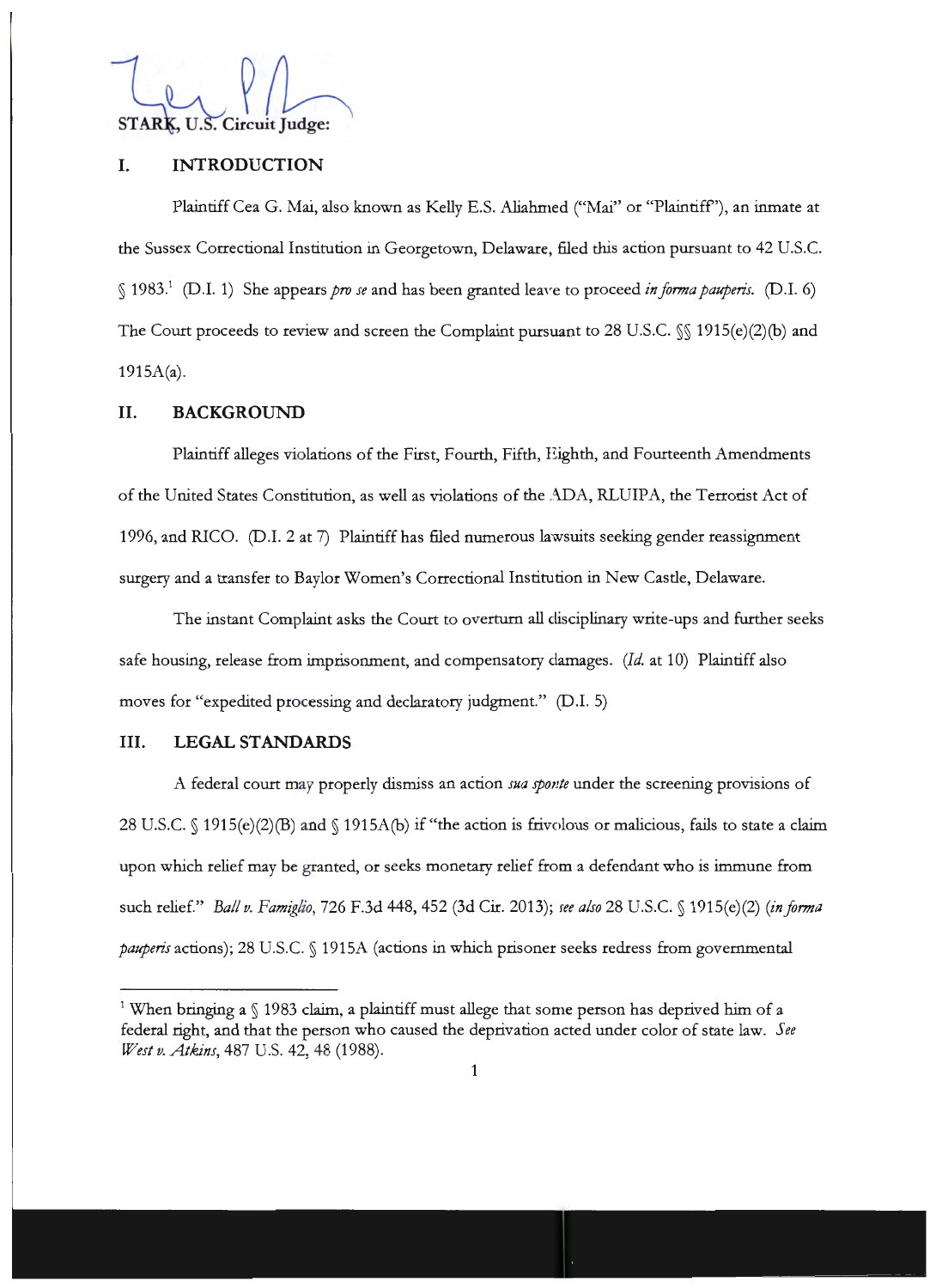defendant); 42 U.S.C. § 1997e (prisoner actions brought with respect to prison conditions). The Court must accept all factual allegations in a complaint as true and take them in the light most favorable to a *pro se* plaintiff. *See Phillips v. Counry of Allegheny,* 515 F.3d 224, 229 (3d Cir. 2008); *Erickson v. Pardus,* 551 U.S. 89, 93 (2007). Because Plaintiff proceeds *pro se,* her pleading is liberally construed and the Complaint, "however inartfully pleaded, must be held to less stringent standards than formal pleadings drafted by lawyers." *E rickson,* 551 U.S. at 94 (citations omitted).

A complaint is not automatically frivolous because it fails to state a claim. *See Dooley v. Wetzel,* 957 F.3d. 366,374 (3d Cir. 2020) (citing *Neitzke v. Williams,* 490 U.S. 319, 331 (1989)); *see also Grqyson v. Mqyview State Hosp.,* 293 F.3d 103, 112 (3d Cir. 2002). "Rather, a claim is frivolous only where it depends 'on an "indisputably meritless legal theory" or a "clearly baseless" or "fantastic or delusional" factual scenario."' *Dooley v. Wetzel,* 957 F.3d at 374 (quoting *Mitchell v. Horn,* 318 F.3d 523, 530 (2003) and *Neitzke,* 490 U.S. at 327-28).

The legal standard for dismissing a complaint for failure to state a claim pursuant to  $\{(1915(e)(2)(B)(ii) \text{ and } \{(1915A(b)(1)) \text{ is identical to the legal standard used when deciding Rule}\}$ 12(b)(6) motions. *See Tourscher v. McCullough,* 184 F.3d 236, 240 (3d Cir. 1999) (applying Fed. R. Civ. P. 12(b)(6) standard to dismissal for failure to state claim under § 1915(e)(2)(B)). However, before dismissing a complaint or claims for failure to state a claim upon which relief may be granted pursuant to the screening provisions of 28 U.S.C. §§ 1915 and 1915A, the Court must grant a plaintiff leave to amend, unless amendment would be inequitable or futile. *See Grqyson,* 293 F.3d at 114.

A complaint may be dismissed only if, accepting the well-pleaded allegations in the complaint as true and viewing them in the light most favorable to the plaintiff, a court concludes that those allegations "could not raise a claim of entitlement to relief." *Bell Atl. Corp. v. Twombly*, 550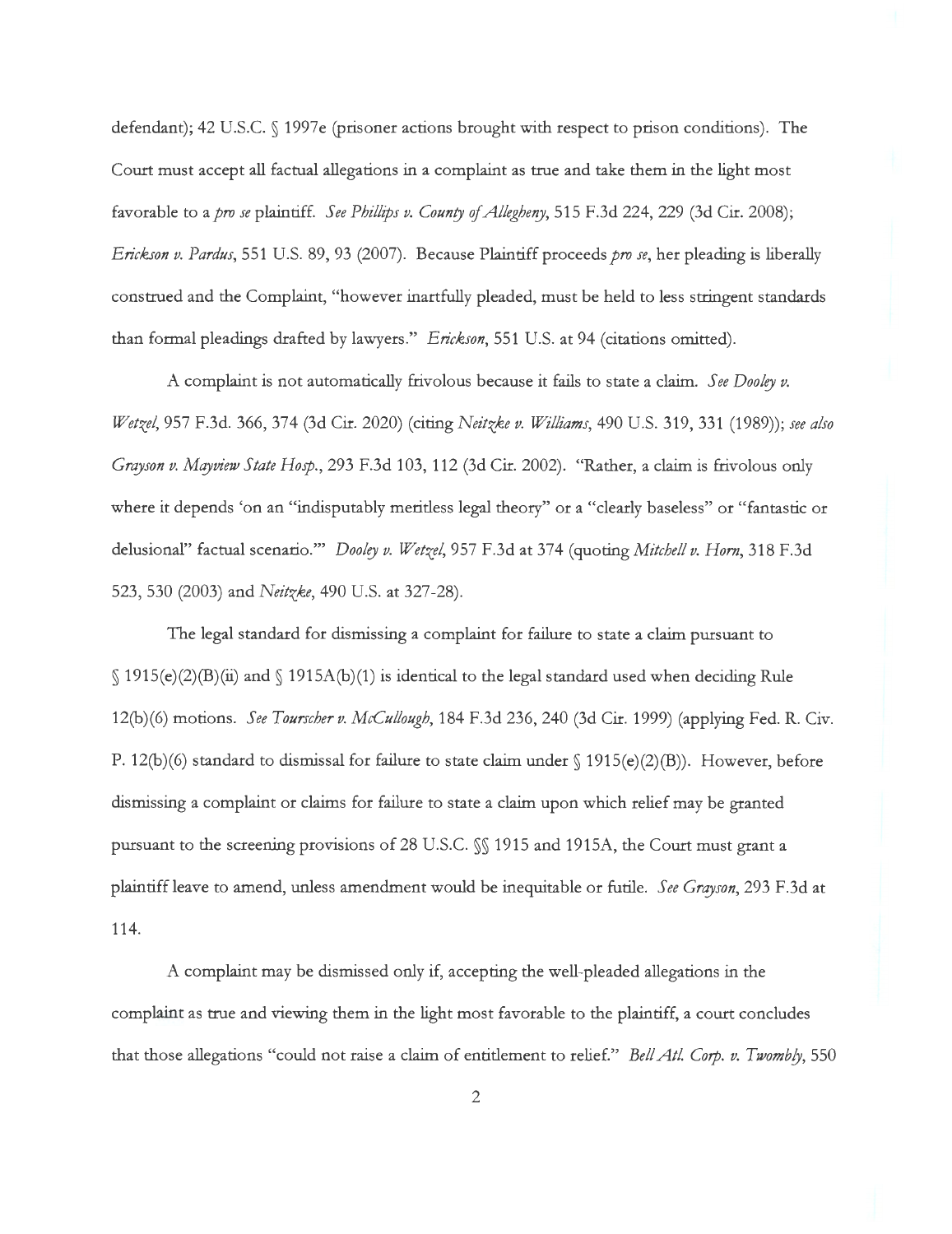U.S. 544, 558 (2007). Though "detailed factual allegations" are not required, a complaint must do more than simply provide "labels and conclusions" or "a formulaic recitation of the elements of a cause of action." *Davis v. Abington Mem'I Hosp.,* 765 F.3d 236, 241 (3d Cir. 2014) (internal quotation marks omitted). In addition, a complaint must contain sufficient factual matter, accepted as true, to state a claim to relief that is plausible on its face. *See Williams v. BASF Catafysts* LLC, 765 F.3d 306, 315 (3d Cir. 2014) (citing *Ashcroft v. Iqbal,* 556 U.S. 662, 678 (2009) and *Twombfy,* 550 U.S. at 570). Finally, a plaintiff must plead facts sufficient to show that a claim has substantive plausibility. See *Johnson v. City of Shelby*, 574 U.S. 10 (2014). A complaint may not be dismissed for imperfect statements of the legal theory supporting the claim asserted. *See id.* at 10.

Under the pleading regime established by *Twombly* and *Iqbal*, a court reviewing the sufficiency of a complaint must take three steps: (1) take note of the elements the plaintiff must plead to state a claim; (2) identify allegations that, because they are no more than conclusions, are not entitled to the assumption of truth; and (3) when there are well-pleaded factual allegations, the court should assume their veracity and then determine whether they plausibly give rise to an entitlement to relief. See *Connelfy v. Lane Const. Corp.,* 809 F.3d 780, 787 (3d Cir. 2016). Elements are sufficiently alleged when the facts in the complaint "show" that the plaintiff is entitled to relief. *See Iqbal,* 556 U.S. at 679 (citing Fed. R. Civ. P. 8(a)(2)). Deciding whether a claim is plausible will be a "context-specific task that requires the reviewing court to draw on its judicial experience and common sense." *Id.* 

#### IV. **DISCUSSION**

The Complaint is deficiently pled for several reasons. For example, while Plaintiff provides a list of dates of occurrences, the body of the Complaint does not indicate when any alleged wrongful acts were committed by a particular defendant, making a response difficult or possibly impossible. Plaintiff complains that she received false disciplinary reports, yet she also indicates that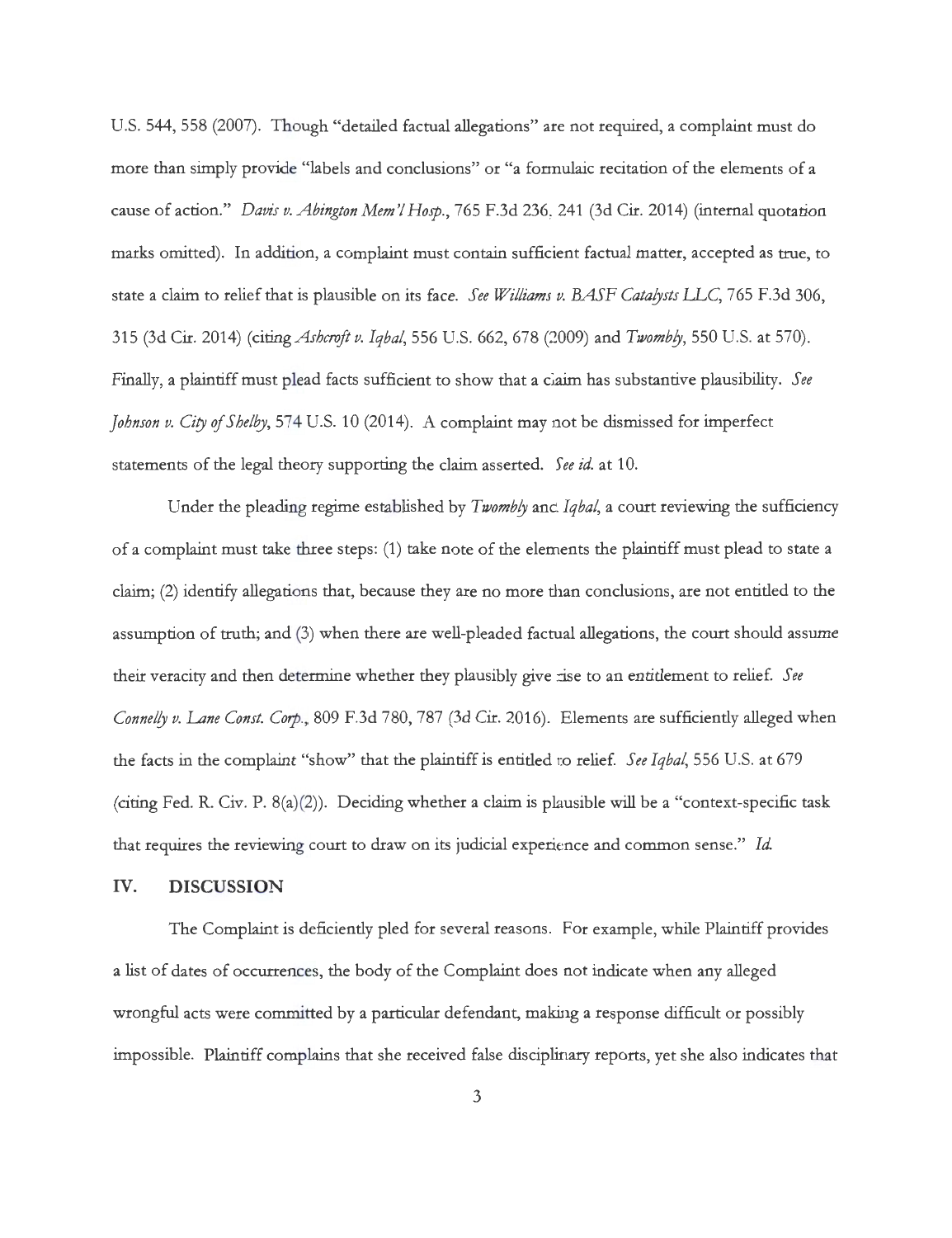she received disciplinary hearings. The filing of false disciplinary charges does not constitute a claim under  $\S$  1983 so long as the inmate was granted a hearing and an opportunity to rebut the charges. *See Crosby v. Piazza,* 465 F. App'x 168, 172 (3d Cir. 2012) (citing *Smith v. Mensinger,* 293 F.3d 641, 653- 54 (3d Cir. 2002)). Plaintiff appears to make claims related to PREA, including that her PREA complaints were not investigated. PREA does not provide a private right of action and, therefore, Plaintiff may not assert a civil PREA claim. *See Williams v. Wetzel,* 827 F. App'x 158, 162 (3d Cir. 2020). Plaintiff claims she was verbally assaulted. Verbal abuse or harassment is not actionable under 42 U.S.C. § 1983. *See Matthews v. Norristown State Hosp.,* 528 F. App'x 115, 119 (3d Cir. 2013); *Aleem-Xv. Westcott,* 347 F. App'x 731 (3d Cir. 2009). In addition, she names several defendants who are located at Baylor Correctional Institution, yet there are no allegations directed towards those defendants. Finally, Plaintiff claims violations of the Americans with Disabilities Act, RLUIP A, RICO, and the Terrorist Act of 1996 without any supporting facts. *See Iqbal,* 556 U.S. at 678 (stating that complaint will not suffice if it "offers [merely] 'labels and conclusions"' or '"naked assertion[s]' devoid of 'further factual enhancement"') (quoting *Twomb!J,* 550 U.S. at 555, 557). Indeed, merely reciting an element of a cause of action or making a bare conclusory statement is insufficient to state a claim. *See Iqbal,* 556 U.S. at 678 at 1949.

Because the claims in the Complaint do not meet the pleading requirements of *Iqbal* and *Twombly*, the Complaint will be dismissed pursuant to 28 U.S.C. §§ 1915(e)(2)(B)(i) and (ii) and 1915A(b)(1). Since it is possible that Plaintiff may be able to cure the pleading defects, she will be given leave to file an amended complaint.

Plaintiffs motion to expedite processing and for a declaratory judgment will be denied. (D.I. 5)

4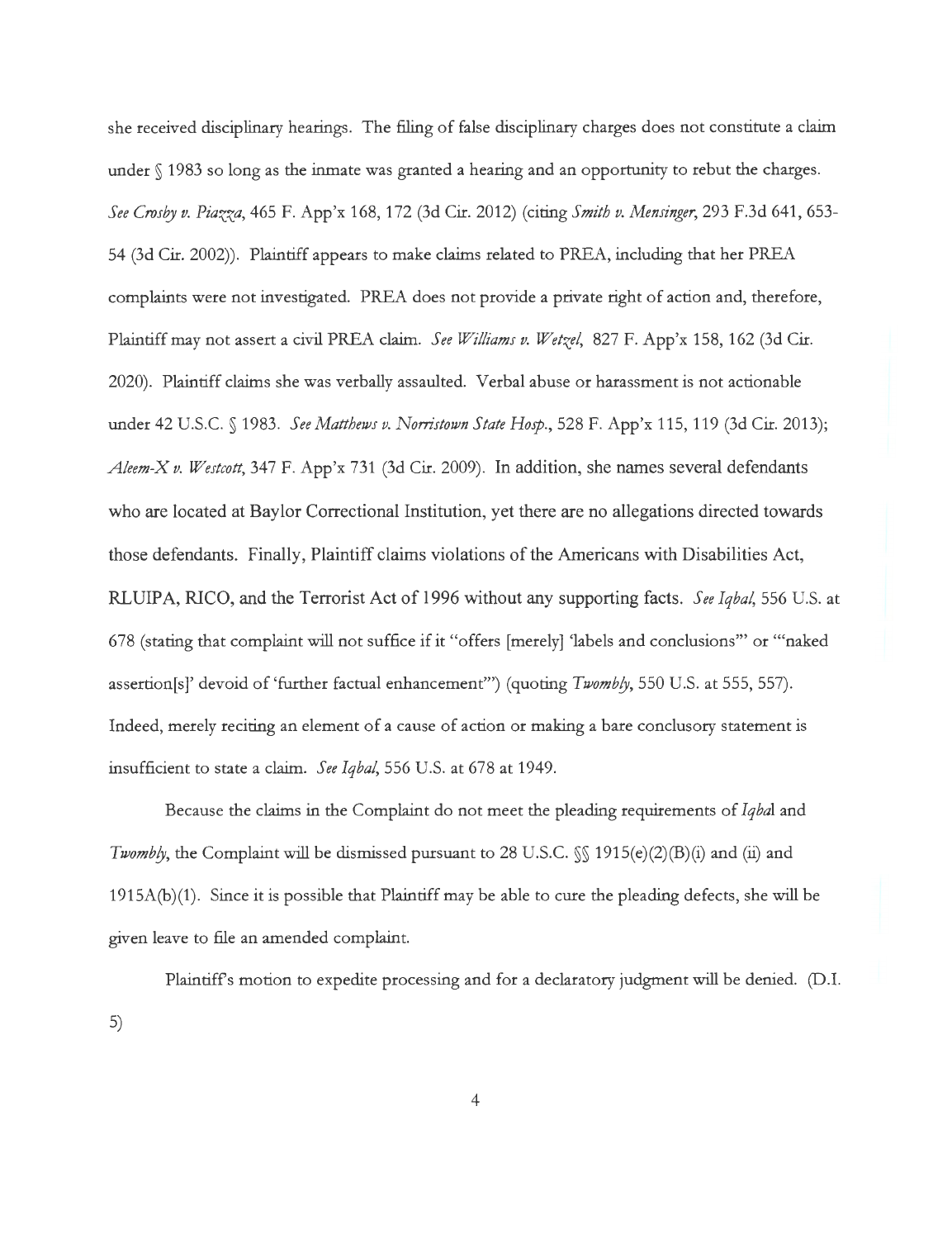# **V. CONCLUSION**

For the above reasons, the Court will: (1) deny the motion for expedited proceeding and declaratory judgment (D.I. 5); and (2) dismiss the Complaint as frivolous and for failure to state claims upon which relief can be granted, pursuant to 28 U.S.C. §§ 1915(e)(2)(B)(i) and (ii) and 1915A(b)(1). Plaintiff will be given leave to file an amended complaint.

An appropriate Order will be entered.